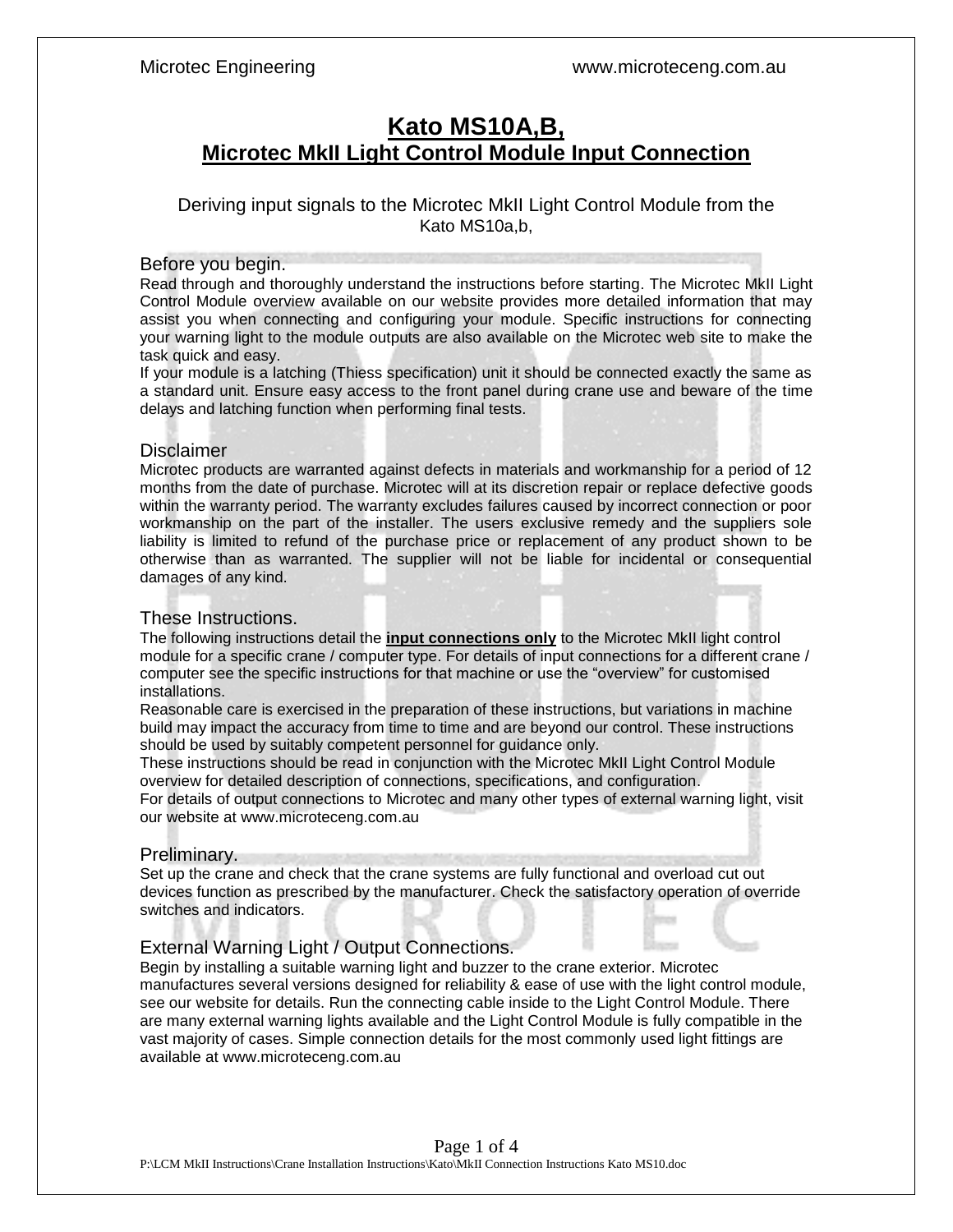#### Input Connections.

The Light Control Module requires electrical inputs from the machine to activate the outputs. Some signals that may be required are:

| .90% load or Pre Warning |  |
|--------------------------|--|
| •100% load or Motion Cut |  |

•All potentially unsafe overrides •Anti two block / overhoist alarm

Possible connection points from which these signals may be derived are detailed in table 1. Begin by verifying the change in voltage for the given function at the prescribed connection points with a volt meter. When sure of the connections isolate or disconnect the batteries before commencing electrical work.

| Light<br>Module<br>Input<br>connection<br>Fig 2. | Function                    | Connection Point, Position, Description.                                                                                                                                                                                                                                                                                                                                                                                                                                                              |
|--------------------------------------------------|-----------------------------|-------------------------------------------------------------------------------------------------------------------------------------------------------------------------------------------------------------------------------------------------------------------------------------------------------------------------------------------------------------------------------------------------------------------------------------------------------------------------------------------------------|
|                                                  | 90%                         | Remove the drivers seat from the upper crane cab to allow access to the fuse and relay<br>panel. Located centrally behind the panel cover are a horizontal row of relays. Identify<br>the second relay from the right. Connect a wire from terminal 8 of this relay to the Light<br>Control Module input terminal 1.                                                                                                                                                                                  |
| $\overline{2}$                                   | 100%                        | Also in the horizontal row of relays. Identify the far left relay. Connect a wire from<br>terminal 6 of this relay to the Light Control Module input terminal 2.                                                                                                                                                                                                                                                                                                                                      |
| 3                                                | Override                    | Identify the ATB override switch. The switch is either a single or double pole<br>changeover type. If the switch is a double pole type ignore the spare pole. Check the<br>switch to ensure that the Common terminal is connected directly to ground. If this is not<br>the case swap the 2 switch wires so that the common terminal has the ground<br>connection. Connect a wire to the NC terminal of the ATB override switch. Terminate<br>this wire to the Light Control Module input terminal 3. |
| 4                                                | Override                    | Identify the ACS override switch. The switch is either a single or double pole<br>changeover type. If the switch is a double pole type ignore the spare pole. Check the<br>switch to ensure that the Common terminal is connected directly to 24V. If this is not<br>the case swap 2 switch wires so that the common terminal has the 24V connection.<br>Connect a wire to the NC terminal. Terminate this wire to the Light Control Module input<br>terminal 4.                                      |
| 5                                                | <b>Not Used</b>             | <b>Not Connected</b>                                                                                                                                                                                                                                                                                                                                                                                                                                                                                  |
| 6                                                | Not Used                    | <b>Not Connected</b>                                                                                                                                                                                                                                                                                                                                                                                                                                                                                  |
| 24V                                              | Supply 12<br>or $24V$       | Connect a new wire to the ACS on / off switch. Identify the terminal that supplies the<br>switched 24V feed. Connect this wire to the Light Control Module supply 12/24V<br>terminal.                                                                                                                                                                                                                                                                                                                 |
| <b>GND</b>                                       | <b>Supply</b><br><b>GND</b> | Connect a new wire to a suitable and reliable GND point on the crane. Connect this<br>wire to the Light Control Module supply GND terminal.                                                                                                                                                                                                                                                                                                                                                           |

#### *Table 1 Signal Connections*



P:\LCM MkII Instructions\Crane Installation Instructions\Kato\MkII Connection Instructions Kato MS10.doc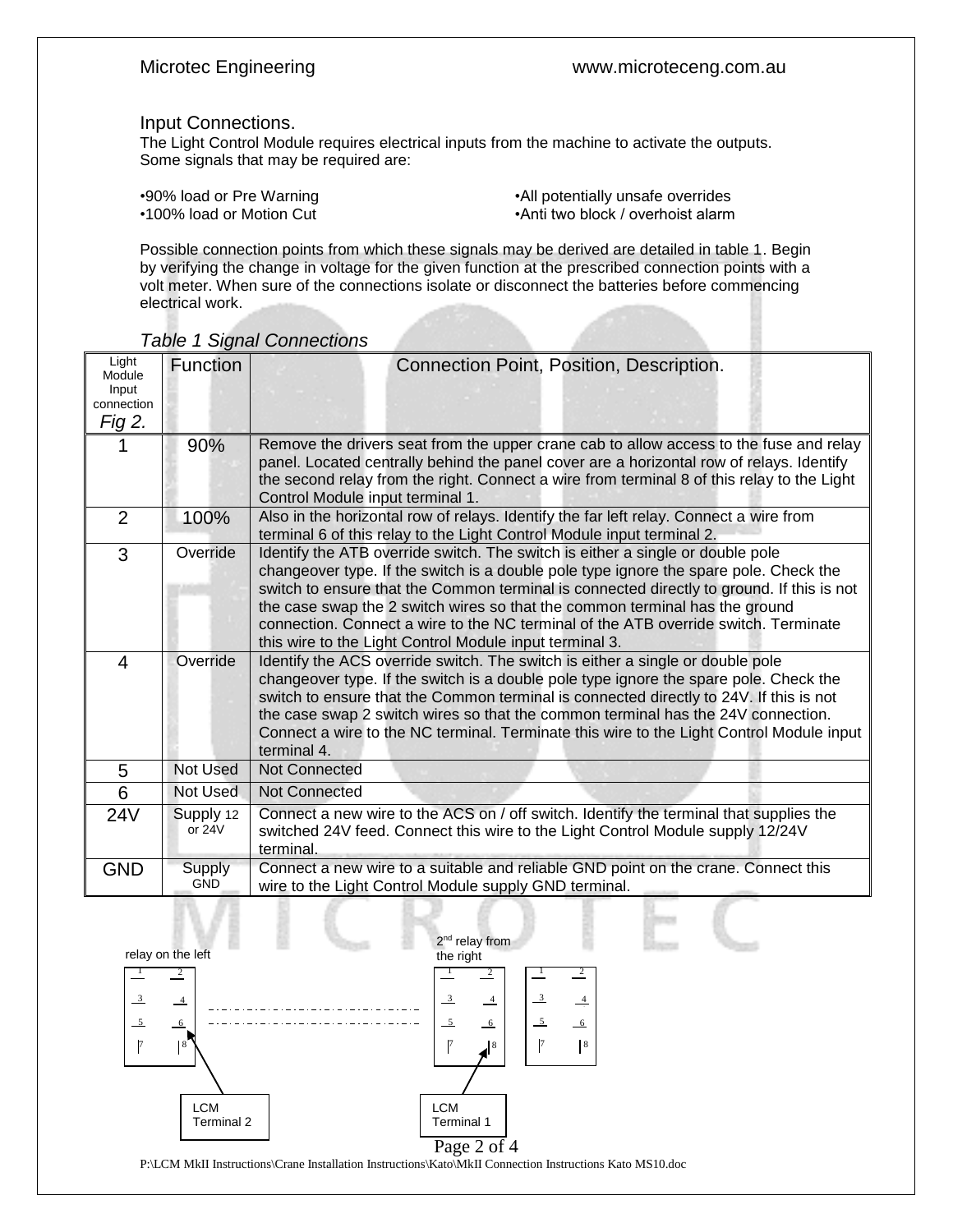### Input sensitivity.

The input sensitivity of the light control module inputs should be set to the values in Table 3. For more information on configuration see Microtec MkII Light Control Module overview.





## Input Polarity

On completion of the wiring the normal input polarity of the Light Control Module must be set as follows:



## Pull Up Resistors

The Pull Up resistors should be set on the Light Control Module as follows: